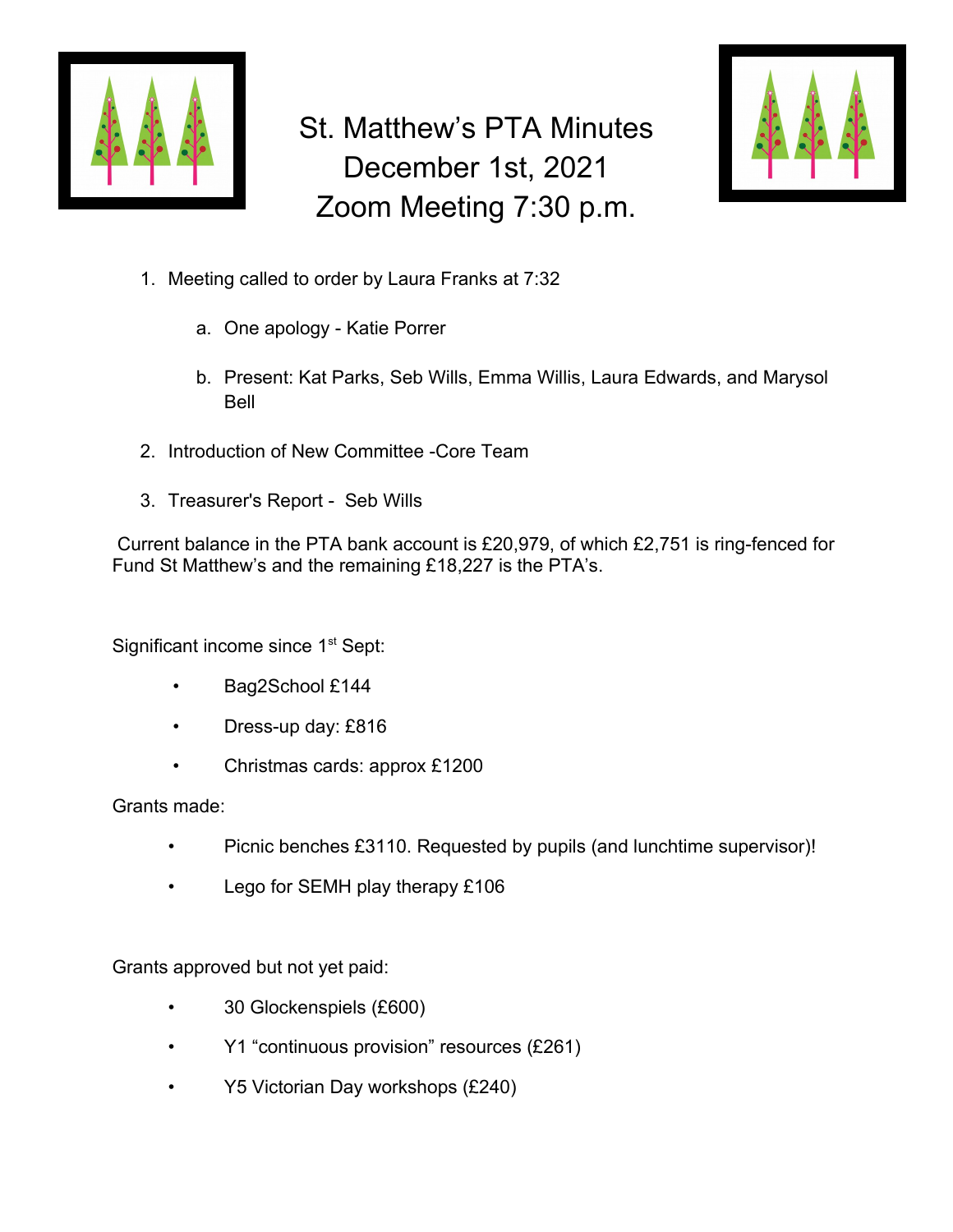• Sports kit/equipment (£1000)

• Amount earmarked for library improvements: £2460 (£1300 from xmas cards 2020 + £1160 from 2019-20):

Other expenditure:

• Christmas gift bags for teachers: approx £300

Taking all this into account, the PTA has around £13,600 available, of which we like to keep around £10k as a buffer.

## **Fund St Matthew's**

Donations since 1<sup>st</sup> September: £6385. A payment of £5634 was made to the school.

Total donated so far (since March 2019): £82,714, of which £2500 is reserved as the source of matching funds.

Matching: A donor wants to donate a significant amount but hopes to use this to encourage more parents to donate, and encourage the school to be more ambitious about using the money raised. We have set up a scheme where from Nov 2021, any donations received above the level in October 2021 will be doubled. The "doubling donor's" donations will be held in a pot used for the matching funds and not passed to the school immediately.

So far we have not seen a surge in donations but it takes a while for donations to come through so it's a bit early to say.

We agreed with the school a list of capital projects that the on-going parent donations will be used to fund, including:

- 15 Chromebooks
- Relocating and remodelling the library
- Outdoor learning equipment for year 2, similar to the successful year 1 outdoor areas.
- The Canopy creating a covered area outside the dining hall, so children can eat outside for more of the year.

The Chromebooks are being purchased now.